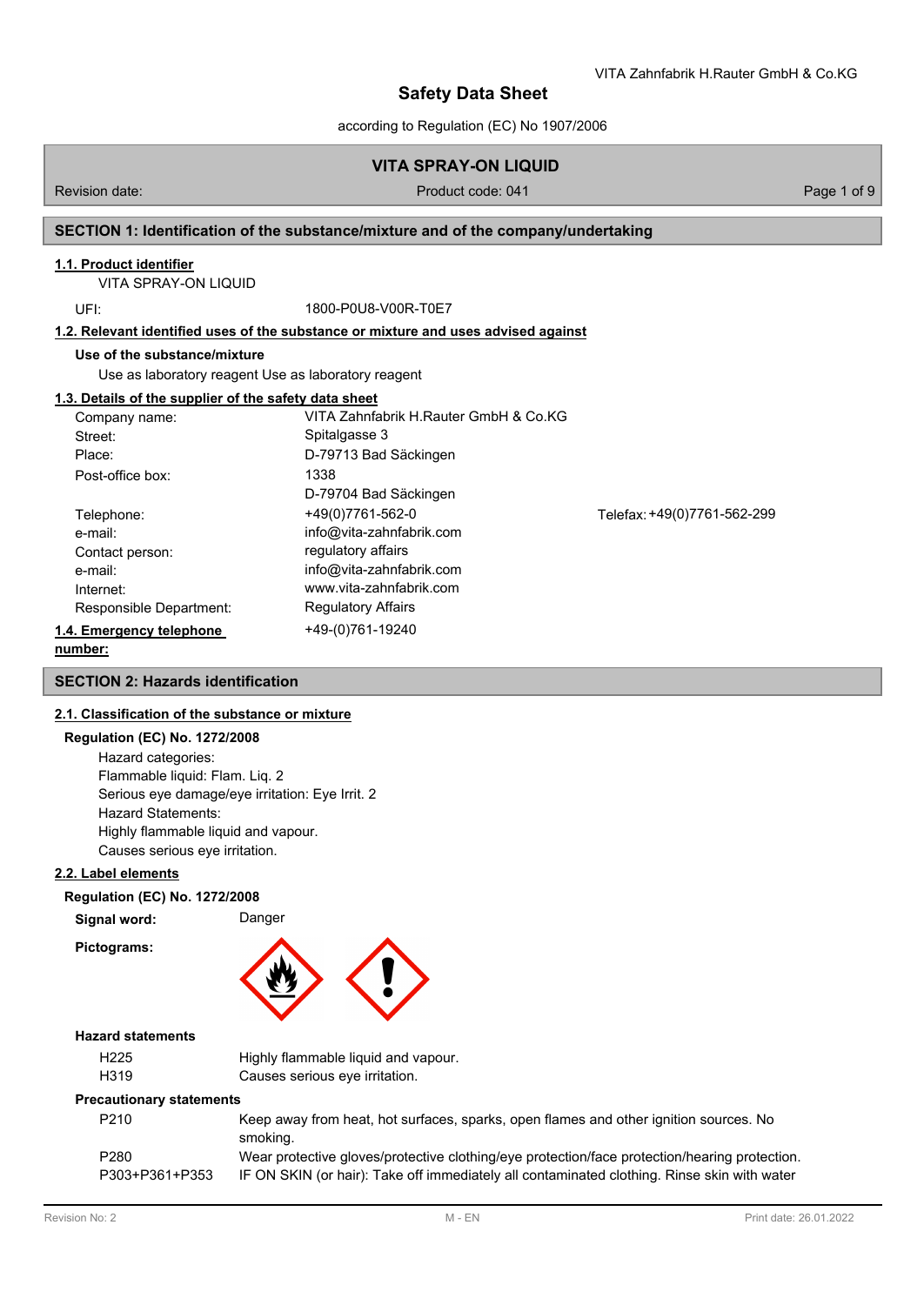## according to Regulation (EC) No 1907/2006

| <b>VITA SPRAY-ON LIQUID</b> |                                                                                                                                                   |             |  |  |
|-----------------------------|---------------------------------------------------------------------------------------------------------------------------------------------------|-------------|--|--|
| Revision date:              | Product code: 041                                                                                                                                 | Page 2 of 9 |  |  |
| P305+P351+P338              | or shower.<br>IF IN EYES: Rinse cautiously with water for several minutes. Remove contact lenses, if<br>present and easy to do. Continue rinsing. |             |  |  |
| P403+P235                   | Store in a well-ventilated place. Keep cool.                                                                                                      |             |  |  |
| 2.3. Other hazards          |                                                                                                                                                   |             |  |  |

No information available.

# **SECTION 3: Composition/information on ingredients**

## **3.2. Mixtures**

## **Hazardous components**

| CAS No  | <b>Chemical name</b>                                         |              |                  | Quantity |
|---------|--------------------------------------------------------------|--------------|------------------|----------|
|         | Index No<br>EC No                                            |              | <b>REACH No</b>  |          |
|         | <b>GHS Classification</b>                                    |              |                  |          |
| 64-17-5 | ethyl alcohol                                                |              | $75 - 80%$       |          |
|         | 200-578-6                                                    | 603-002-00-5 | 01-2119457610-43 |          |
|         | Flam. Lig. 2, Eye Irrit. 2; H225 H319                        |              |                  |          |
| 78-93-3 | butanone; ethyl methyl ketone                                |              | $< 1$ %          |          |
|         | 201-159-0                                                    | 606-002-00-3 |                  |          |
|         | Flam. Liq. 2, Eye Irrit. 2, STOT SE 3; H225 H319 H336 EUH066 |              |                  |          |

Full text of H and EUH statements: see section 16.

## **Specific Conc. Limits, M-factors and ATE**

| <b>CAS No</b> | IEC No                      | <b>IChemical name</b>                    | Quantity    |
|---------------|-----------------------------|------------------------------------------|-------------|
|               |                             | Specific Conc. Limits, M-factors and ATE |             |
| 64-17-5       | 1200-578-6                  | ethyl alcohol                            | $75 - 80$ % |
|               | dermal: $LD50 = 7060$ mg/kg |                                          |             |
| 78-93-3       | $1201 - 159 - 0$            | butanone; ethyl methyl ketone            | %           |
|               | dermal: $LD50 = 5000$ mg/kg |                                          |             |

## **SECTION 4: First aid measures**

## **4.1. Description of first aid measures**

#### **After inhalation**

Provide fresh air. In case of inhalation of decomposition products, affected person should be moved into fresh air and kept still.

#### **After contact with skin**

Wash with plenty of water. Take off contaminated clothing and wash it before reuse. After contact with skin, wash immediately with plenty of water and soap.

#### **After contact with eyes**

After contact with the eyes, rinse with water with the eyelids open for a sufficient length of time, then consult an ophthalmologist immediately.

## **After ingestion**

Rinse mouth immediately and drink plenty of water.

## **4.2. Most important symptoms and effects, both acute and delayed**

No information available.

### **4.3. Indication of any immediate medical attention and special treatment needed**

Treat symptomatically.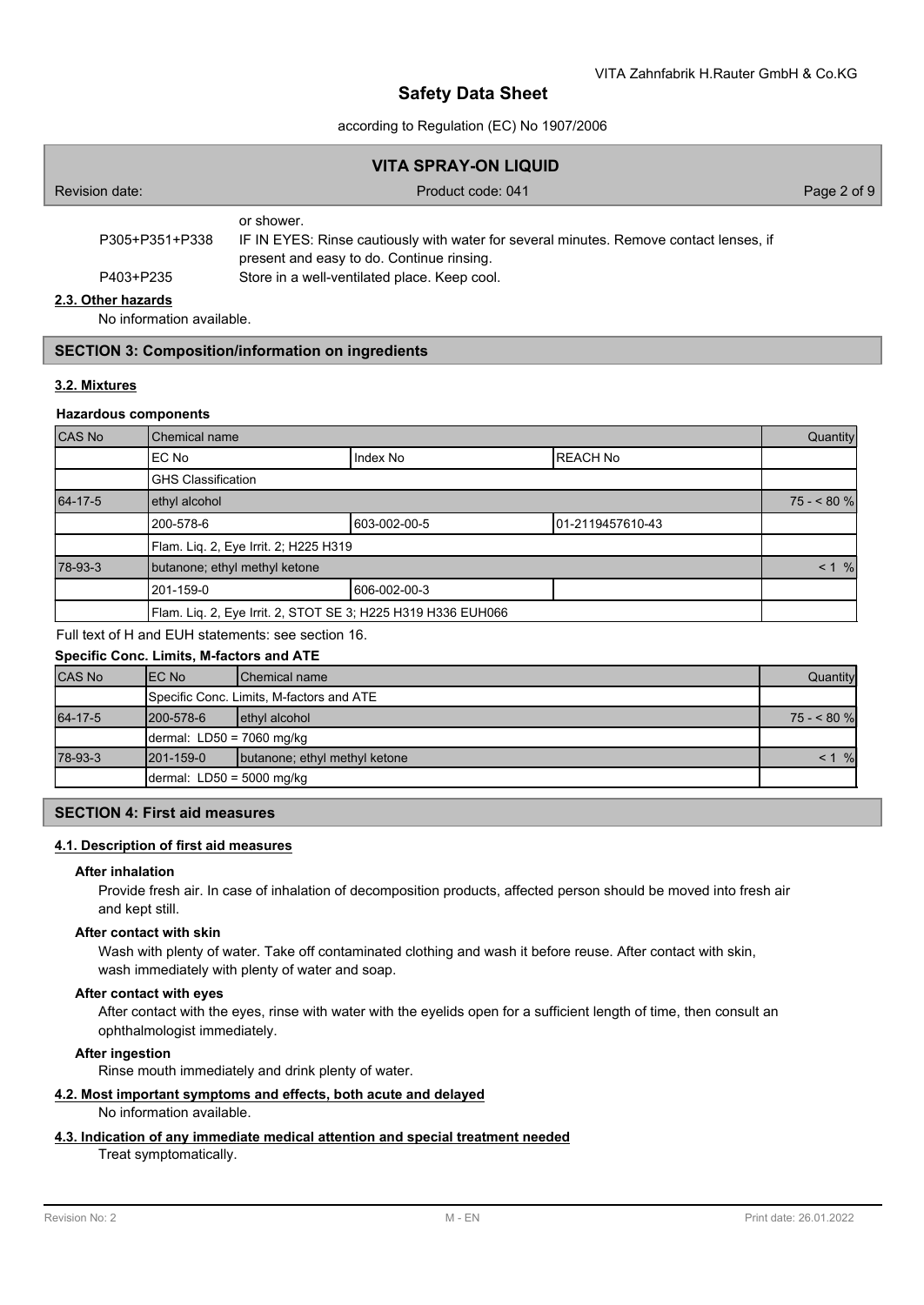according to Regulation (EC) No 1907/2006

# **VITA SPRAY-ON LIQUID**

Revision date: Product code: 041 Page 3 of 9

### **SECTION 5: Firefighting measures**

## **5.1. Extinguishing media**

# **Suitable extinguishing media**

Carbon dioxide (CO2), Foam, Extinguishing powder.

### **Unsuitable extinguishing media**

Water.

## **5.2. Special hazards arising from the substance or mixture**

Highly flammable. Vapours can form explosive mixtures with air.

## **5.3. Advice for firefighters**

In case of fire: Wear self-contained breathing apparatus.

### **Additional information**

Use water spray jet to protect personnel and to cool endangered containers. Suppress gases/vapours/mists with water spray jet. Collect contaminated fire extinguishing water separately. Do not allow entering drains or surface water

## **SECTION 6: Accidental release measures**

#### **6.1. Personal precautions, protective equipment and emergency procedures**

## **General advice**

Remove all sources of ignition. Provide adequate ventilation. Do not breathe gas/fumes/vapour/spray. Avoid contact with skin, eyes and clothes. Use personal protection equipment.

#### **6.2. Environmental precautions**

Do not allow uncontrolled discharge of product into the environment. Explosion risk.

#### **6.3. Methods and material for containment and cleaning up**

### **Other information**

Absorb with liquid-binding material (sand, diatomaceous earth, acid- or universal binding agents). Treat the recovered material as prescribed in the section on waste disposal.

#### **6.4. Reference to other sections**

Safe handling: see section 7 Personal protection equipment: see section 8 Disposal: see section 13

## **SECTION 7: Handling and storage**

#### **7.1. Precautions for safe handling**

#### **Advice on safe handling**

No special measures are necessary.

### **Advice on protection against fire and explosion**

Keep away from sources of ignition - No smoking. Take precautionary measures against static discharges. Vapours can form explosive mixtures with air.

#### **Advice on general occupational hygiene**

Remove contaminated, saturated clothing immediately. Draw up and observe skin protection programme. Wash hands and face before breaks and after work and take a shower if necessary. When using do not eat, drink, smoke, sniff.

#### **7.2. Conditions for safe storage, including any incompatibilities**

#### **Requirements for storage rooms and vessels**

Keep container tightly closed. Keep in a cool, well-ventilated place. Keep away from heat, hot surfaces, sparks, open flames and other ignition sources. No smoking.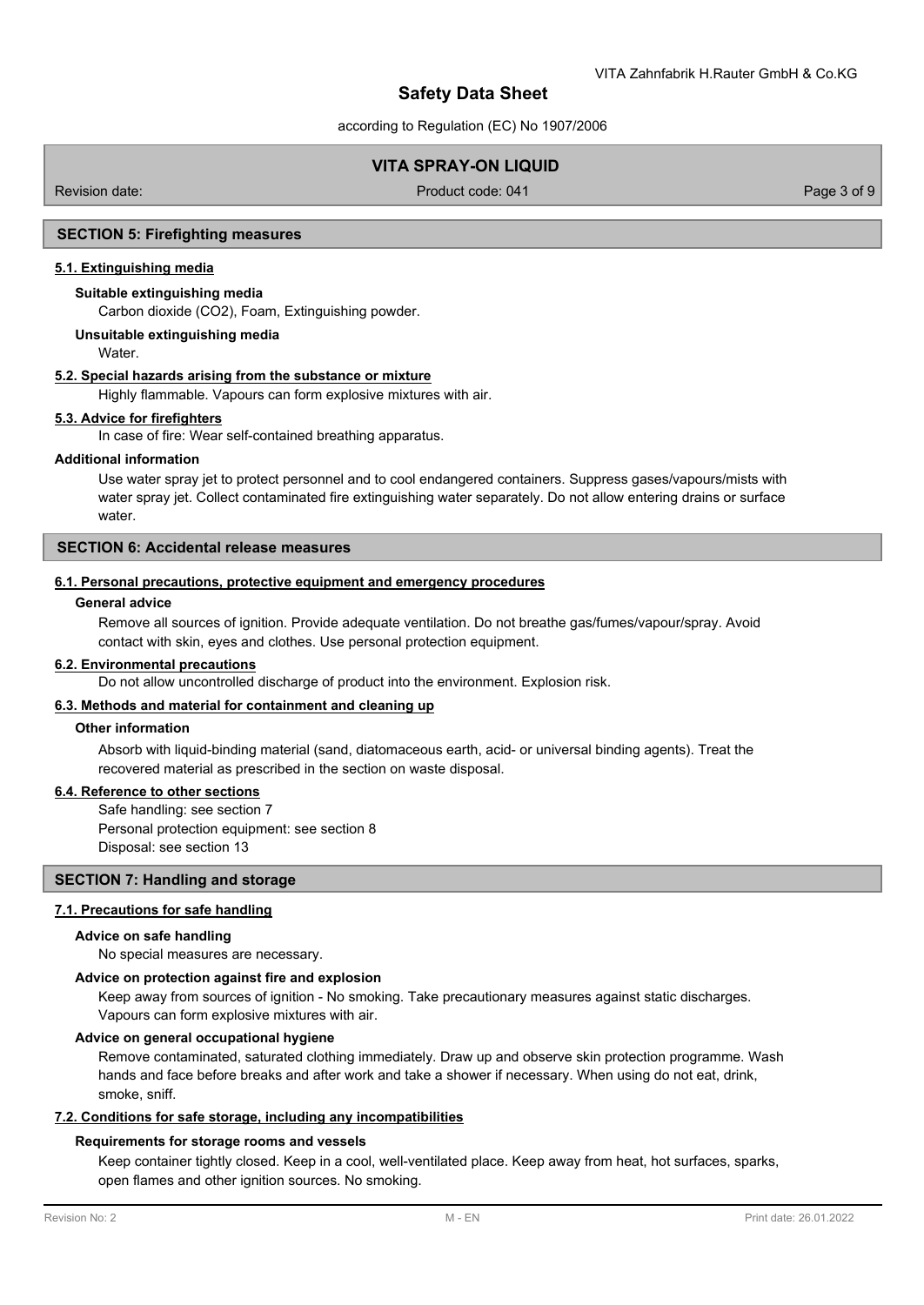according to Regulation (EC) No 1907/2006

## **VITA SPRAY-ON LIQUID**

Revision date: Product code: 041 Page 4 of 9 Page 4 of 9

# **Hints on joint storage**

Do not store together with: Oxidizing agent. Pyrophoric or self-heating substances.

## **7.3. Specific end use(s)**

Use as laboratory reagent Use as laboratory reagent

## **SECTION 8: Exposure controls/personal protection**

#### **8.1. Control parameters**

#### **Occupational exposure limit values**

| l CAS No | Name of agent     | ppm        | mg/m <sup>3</sup> | fib/cm <sup>3</sup> | Category      | Origin |
|----------|-------------------|------------|-------------------|---------------------|---------------|--------|
| 78-93-3  | <b>I</b> Butanone | <b>200</b> | 600               |                     | TWA (8 h)     |        |
|          |                   | 300l       | 900               |                     | STEL (15 min) |        |

#### **8.2. Exposure controls**



#### **Individual protection measures, such as personal protective equipment**

### **Eye/face protection**

Suitable eye protection:. Wear eye/face protection.

#### **Hand protection**

When handling with chemical substances, protective gloves must be worn with the CE-label including the four control digits. The quality of the protective gloves resistant to chemicals must be chosen as a function of the specific working place concentration and quantity of hazardous substances. For special purposes, it is recommended to check the resistance to chemicals of the protective gloves mentioned above together with the supplier of these gloves. Recommended glove articles KCL Dermatril P NBR (Nitrile rubber) Breakthrough time: 30 min

#### **Skin protection**

Wear suitable protective clothing.

#### **Respiratory protection**

Provide adequate ventilation as well as local exhaustion at critical locations. Technical ventilation of workplace

## **SECTION 9: Physical and chemical properties**

## **9.1. Information on basic physical and chemical properties**

| Physical state:<br>Colour:                                   | Liquid<br>pink |                                  |
|--------------------------------------------------------------|----------------|----------------------------------|
| Odour:                                                       | characteristic |                                  |
| Changes in the physical state                                |                |                                  |
| Melting point/freezing point:                                |                | not determined                   |
| Boiling point or initial boiling point and<br>boiling range: |                | 78 °C                            |
| Flash point:                                                 |                | 13 °C                            |
| <b>Flammability</b><br>Solid/liquid:<br>Gas:                 |                | not applicable<br>not applicable |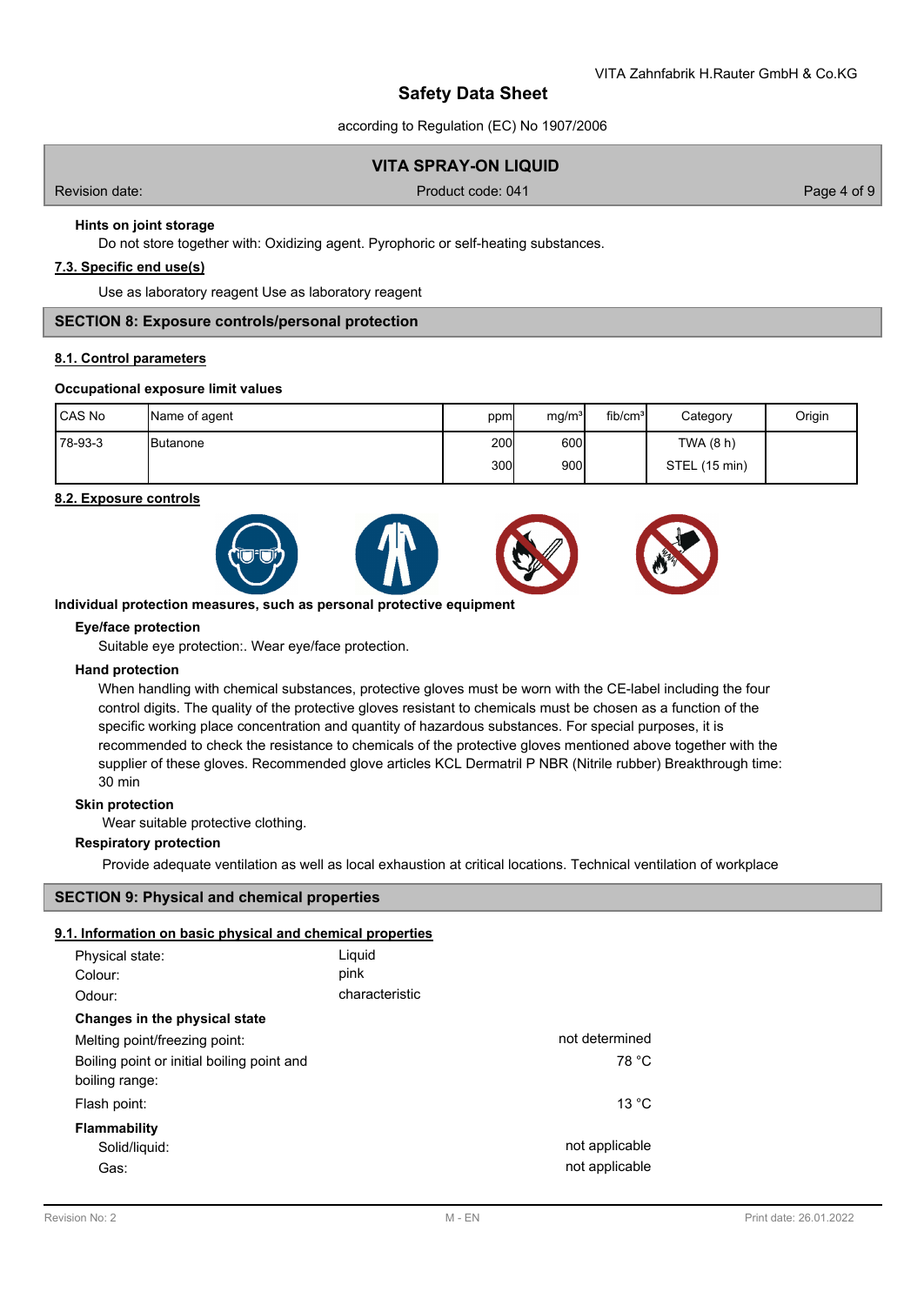according to Regulation (EC) No 1907/2006

|                                                               | <b>VITA SPRAY-ON LIQUID</b>      |             |
|---------------------------------------------------------------|----------------------------------|-------------|
| Revision date:                                                | Product code: 041                | Page 5 of 9 |
| <b>Explosive properties</b><br>The product is not: Explosive. |                                  |             |
| Lower explosion limits:                                       | 3,5 vol. %                       |             |
| Upper explosion limits:                                       | 15 vol. %                        |             |
| <b>Self-ignition temperature</b><br>Solid:<br>Gas:            | not applicable<br>not applicable |             |
| Decomposition temperature:                                    | not determined                   |             |
| pH-Value:                                                     | not determined                   |             |
| Solubility in other solvents<br>not determined                |                                  |             |
| Partition coefficient n-octanol/water:                        | not determined                   |             |
| Vapour pressure:<br>(at 20 $°C$ )                             | 57 hPa                           |             |
| Density (at 20 °C):                                           | $0,79$ g/cm <sup>3</sup>         |             |
| Relative vapour density:                                      | not determined                   |             |
| 9.2. Other information                                        |                                  |             |
| Information with regard to physical hazard classes            |                                  |             |
| Oxidizing properties<br>Not oxidising.                        |                                  |             |
| Other safety characteristics                                  |                                  |             |
| Solid content:                                                | 0,0%                             |             |
| Evaporation rate:                                             | not determined                   |             |
| <b>Further Information</b>                                    |                                  |             |
| <b>SECTION 10: Stability and reactivity</b>                   |                                  |             |
| 10.1. Reactivity                                              |                                  |             |

Highly flammable.

## **10.2. Chemical stability**

The product is stable under storage at normal ambient temperatures.

## **10.3. Possibility of hazardous reactions**

No known hazardous reactions.

## **10.4. Conditions to avoid**

Keep away from sources of heat (e.g. hot surfaces), sparks and open flames. Vapours can form explosive mixtures with air.

## **10.5. Incompatible materials**

No information available.

## **10.6. Hazardous decomposition products**

No known hazardous decomposition products.

## **SECTION 11: Toxicological information**

## **11.1. Information on hazard classes as defined in Regulation (EC) No 1272/2008**

## **Acute toxicity**

Based on available data, the classification criteria are not met.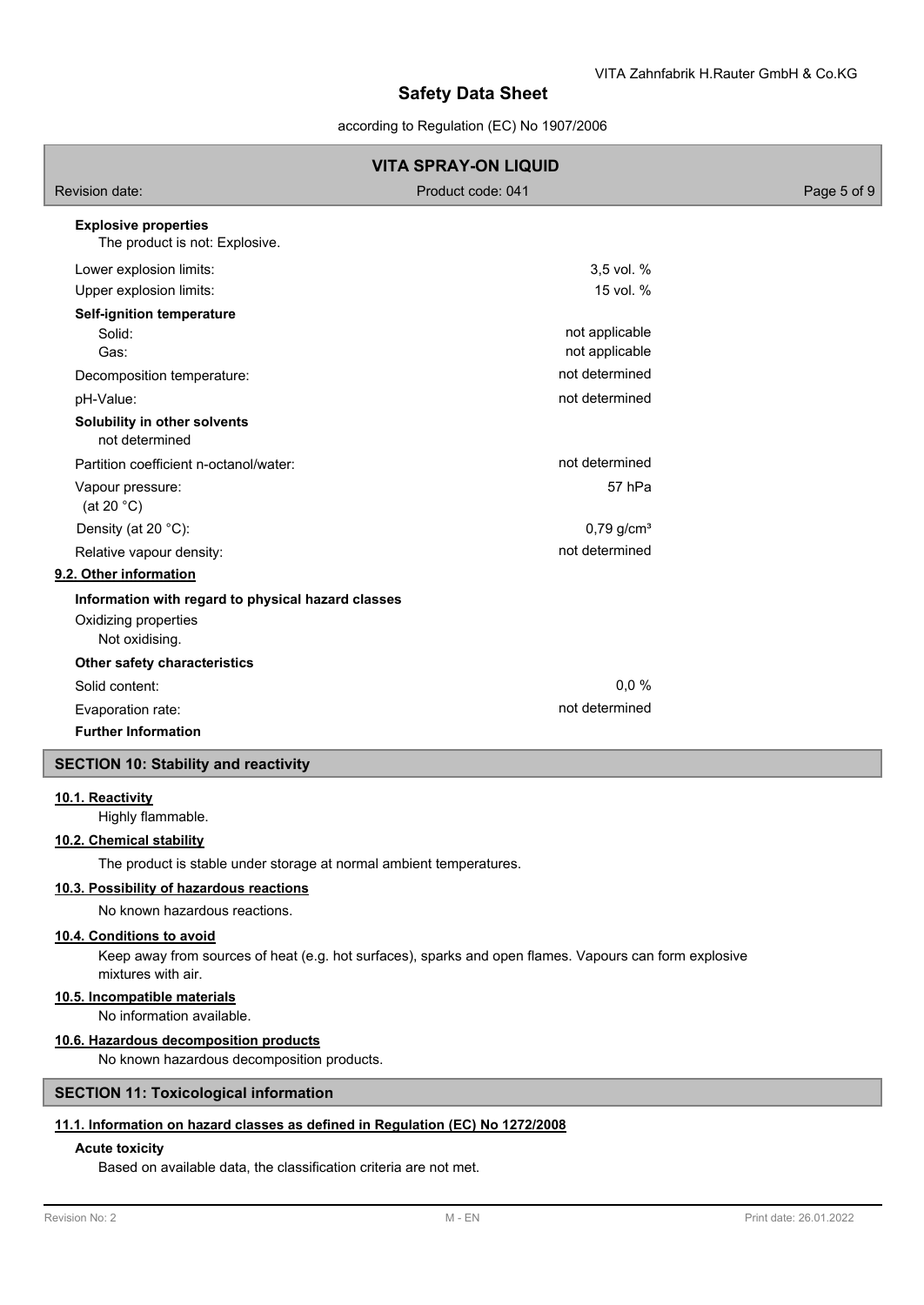according to Regulation (EC) No 1907/2006

# **VITA SPRAY-ON LIQUID**

Revision date: Product code: 041 Page 6 of 9

| CAS No  | Chemical name                 |                       |                |        |        |
|---------|-------------------------------|-----------------------|----------------|--------|--------|
|         | Exposure route                | Dose                  | <b>Species</b> | Source | Method |
| 64-17-5 | ethyl alcohol                 |                       |                |        |        |
|         | dermal                        | 7060<br>LD50<br>mg/kg |                |        |        |
| 78-93-3 | butanone; ethyl methyl ketone |                       |                |        |        |
|         | dermal                        | 5000<br>LD50<br>mg/kg |                |        |        |

#### **Irritation and corrosivity**

#### Causes serious eye irritation.

Skin corrosion/irritation: Based on available data, the classification criteria are not met.

#### **Sensitising effects**

Based on available data, the classification criteria are not met.

#### **Carcinogenic/mutagenic/toxic effects for reproduction**

Based on available data, the classification criteria are not met.

### **STOT-single exposure**

Based on available data, the classification criteria are not met.

### **STOT-repeated exposure**

Based on available data, the classification criteria are not met.

#### **Aspiration hazard**

Based on available data, the classification criteria are not met.

#### **Additional information on tests**

The mixture is classified as hazardous according to regulation (EC) No 1272/2008 [CLP].

#### **SECTION 12: Ecological information**

#### **12.1. Toxicity**

The product is not: Ecotoxic.

## **12.2. Persistence and degradability**

The product has not been tested.

## **12.3. Bioaccumulative potential**

The product has not been tested.

#### **12.4. Mobility in soil**

The product has not been tested.

## **12.5. Results of PBT and vPvB assessment**

The product has not been tested.

## **12.7. Other adverse effects**

No information available.

# **Further information**

Avoid release to the environment.

# **SECTION 13: Disposal considerations**

## **13.1. Waste treatment methods**

## **Disposal recommendations**

Do not allow to enter into surface water or drains. Dispose of waste according to applicable legislation.

## **Contaminated packaging**

Completely emptied packages can be recycled. Handle contaminated packages in the same way as the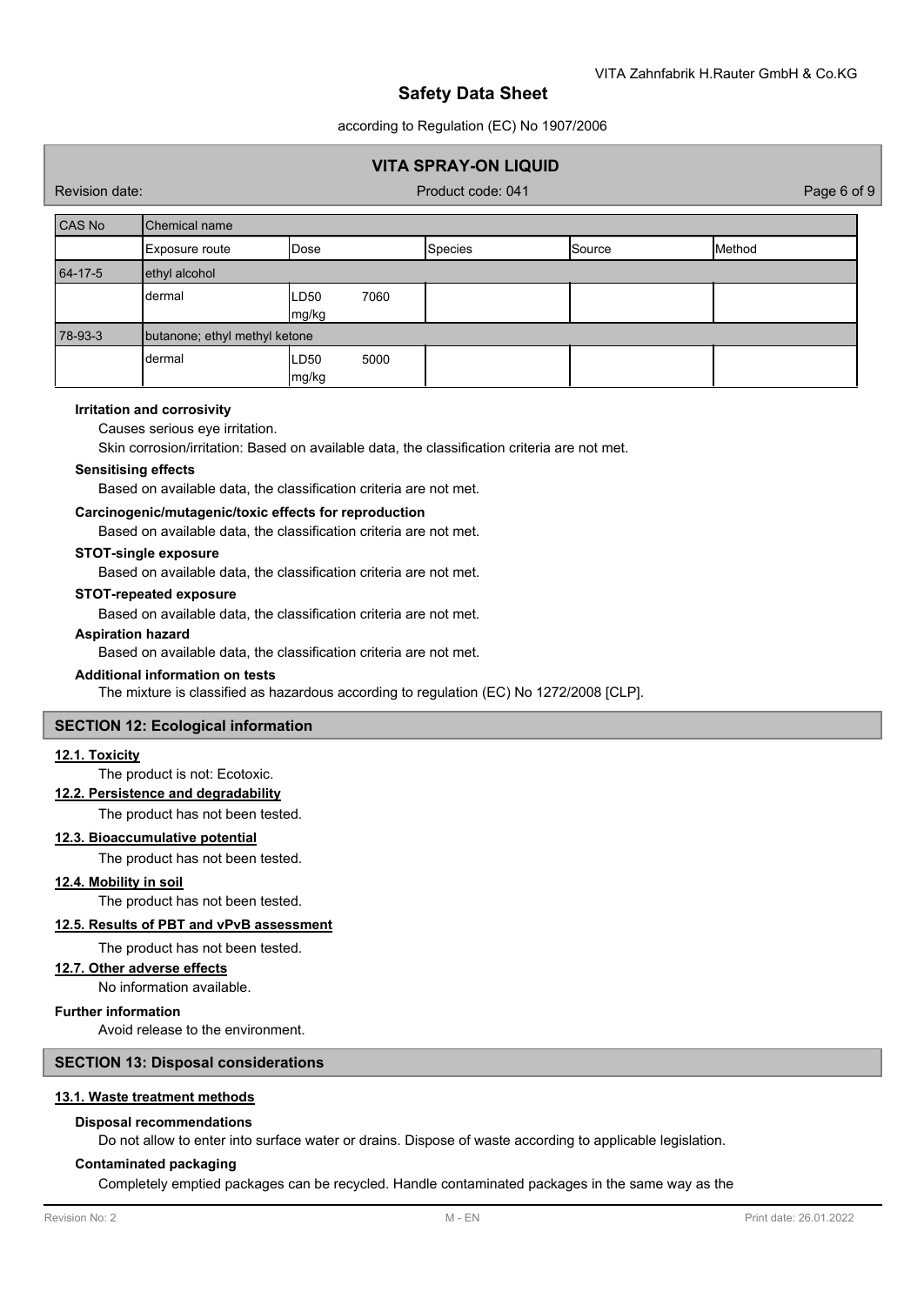according to Regulation (EC) No 1907/2006

|                                           | <b>VITA SPRAY-ON LIQUID</b>              |             |
|-------------------------------------------|------------------------------------------|-------------|
| Revision date:                            | Product code: 041                        | Page 7 of 9 |
| substance itself.                         |                                          |             |
| <b>SECTION 14: Transport information</b>  |                                          |             |
| Land transport (ADR/RID)                  |                                          |             |
| 14.1. UN number or ID number:             | <b>UN 1993</b>                           |             |
| 14.2. UN proper shipping name:            | FLAMMABLE LIQUID, N.O.S. (ethyl alcohol) |             |
| 14.3. Transport hazard class(es):         | 3                                        |             |
| 14.4. Packing group:                      | Ш                                        |             |
| Hazard label:                             | 3                                        |             |
|                                           |                                          |             |
| Classification code:                      | F <sub>1</sub>                           |             |
| <b>Special Provisions:</b>                | 274 601 640D                             |             |
| Limited quantity:                         | 1 <sub>L</sub><br>E <sub>2</sub>         |             |
| Excepted quantity:<br>Transport category: | $\overline{2}$                           |             |
| Hazard No:                                | 33                                       |             |
| Tunnel restriction code:                  | D/E                                      |             |
| Inland waterways transport (ADN)          |                                          |             |
| 14.1. UN number or ID number:             | <b>UN 1993</b>                           |             |
| 14.2. UN proper shipping name:            | FLAMMABLE LIQUID, N.O.S. (ethyl alcohol) |             |
| 14.3. Transport hazard class(es):         | 3                                        |             |
| 14.4. Packing group:                      | Ш                                        |             |
| Hazard label:                             | 3                                        |             |
|                                           |                                          |             |
| Classification code:                      | F <sub>1</sub>                           |             |
| <b>Special Provisions:</b>                | 274 601 640D                             |             |
| Limited quantity:<br>Excepted quantity:   | 1 <sub>L</sub><br>E <sub>2</sub>         |             |
| <b>Marine transport (IMDG)</b>            |                                          |             |
| 14.1. UN number or ID number:             | <b>UN 1993</b>                           |             |
| 14.2. UN proper shipping name:            | FLAMMABLE LIQUID, N.O.S. (ethyl alcohol) |             |
|                                           | 3                                        |             |
| 14.3. Transport hazard class(es):         | Ш                                        |             |
| 14.4. Packing group:<br>Hazard label:     | 3                                        |             |
|                                           |                                          |             |
| <b>Special Provisions:</b>                | 274                                      |             |
| Limited quantity:                         | 1 <sub>L</sub>                           |             |
| Excepted quantity:                        | E <sub>2</sub>                           |             |
| EmS:                                      | $F-E$ , S-E                              |             |
| Air transport (ICAO-TI/IATA-DGR)          |                                          |             |
| 14.1. UN number or ID number:             | <b>UN 1993</b>                           |             |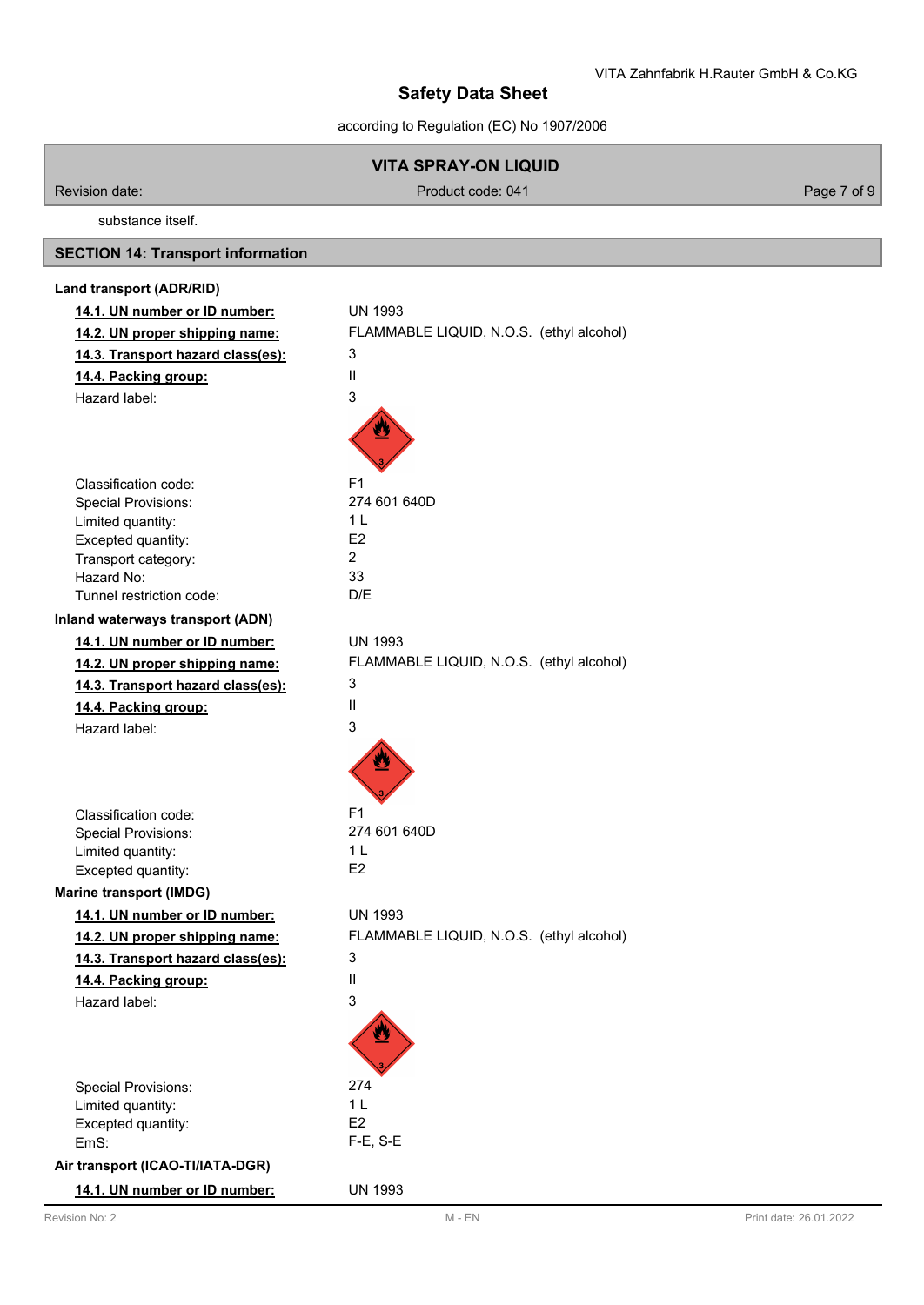## according to Regulation (EC) No 1907/2006

| <b>VITA SPRAY-ON LIQUID</b>                                                                                                                                                                                                                                                                                                                                                                                                                                                     |                                                                                                                       |             |
|---------------------------------------------------------------------------------------------------------------------------------------------------------------------------------------------------------------------------------------------------------------------------------------------------------------------------------------------------------------------------------------------------------------------------------------------------------------------------------|-----------------------------------------------------------------------------------------------------------------------|-------------|
| Revision date:                                                                                                                                                                                                                                                                                                                                                                                                                                                                  | Product code: 041                                                                                                     | Page 8 of 9 |
| 14.2. UN proper shipping name:<br>14.3. Transport hazard class(es):<br>14.4. Packing group:<br>Hazard label:                                                                                                                                                                                                                                                                                                                                                                    | FLAMMABLE LIQUID, N.O.S. (ethyl alcohol)<br>3<br>Ш<br>3                                                               |             |
| <b>Special Provisions:</b><br>Limited quantity Passenger:<br>Passenger LQ:<br>Excepted quantity:<br>IATA-packing instructions - Passenger:<br>IATA-max. quantity - Passenger:<br>IATA-packing instructions - Cargo:<br>IATA-max. quantity - Cargo:<br>14.5. Environmental hazards<br><b>ENVIRONMENTALLY HAZARDOUS:</b><br>14.6. Special precautions for user<br>Warning: Combustible liquid.<br>14.7. Maritime transport in bulk according to IMO instruments<br>not applicable | A <sub>3</sub><br>1 <sub>L</sub><br>Y341<br>E <sub>2</sub><br>353<br>5L<br>364<br>60L<br>No                           |             |
| <b>SECTION 15: Regulatory information</b>                                                                                                                                                                                                                                                                                                                                                                                                                                       |                                                                                                                       |             |
| 15.1. Safety, health and environmental regulations/legislation specific for the substance or mixture                                                                                                                                                                                                                                                                                                                                                                            |                                                                                                                       |             |
| EU regulatory information<br>Restrictions on use (REACH, annex XVII):<br>Entry 3, Entry 40<br>Information according to 2012/18/EU                                                                                                                                                                                                                                                                                                                                               | P5c FLAMMABLE LIQUIDS                                                                                                 |             |
| (SEVESO III):                                                                                                                                                                                                                                                                                                                                                                                                                                                                   |                                                                                                                       |             |
| National regulatory information<br>Employment restrictions:                                                                                                                                                                                                                                                                                                                                                                                                                     | Observe restrictions to employment for juveniles according to the 'juvenile<br>work protection guideline' (94/33/EC). |             |
| Water hazard class (D):                                                                                                                                                                                                                                                                                                                                                                                                                                                         | 1 - slightly hazardous to water                                                                                       |             |
| 15.2. Chemical safety assessment                                                                                                                                                                                                                                                                                                                                                                                                                                                |                                                                                                                       |             |
|                                                                                                                                                                                                                                                                                                                                                                                                                                                                                 | Chemical safety assessments for substances in this mixture were not carried out.                                      |             |
| <b>SECTION 16: Other information</b>                                                                                                                                                                                                                                                                                                                                                                                                                                            |                                                                                                                       |             |
| Abbreviations and acronyms<br>ADR: Accord européen sur le transport des marchandises dangereuses par Route                                                                                                                                                                                                                                                                                                                                                                      |                                                                                                                       |             |

ADR: Accord européen sur le transport des marchandises dangereuses par Route (European Agreement concerning the International Carriage of Dangerous Goods by Road) IMDG: International Maritime Code for Dangerous Goods IATA: International Air Transport Association GHS: Globally Harmonized System of Classification and Labelling of Chemicals EINECS: European Inventory of Existing Commercial Chemical Substances ELINCS: European List of Notified Chemical Substances CAS: Chemical Abstracts Service LC50: Lethal concentration, 50%